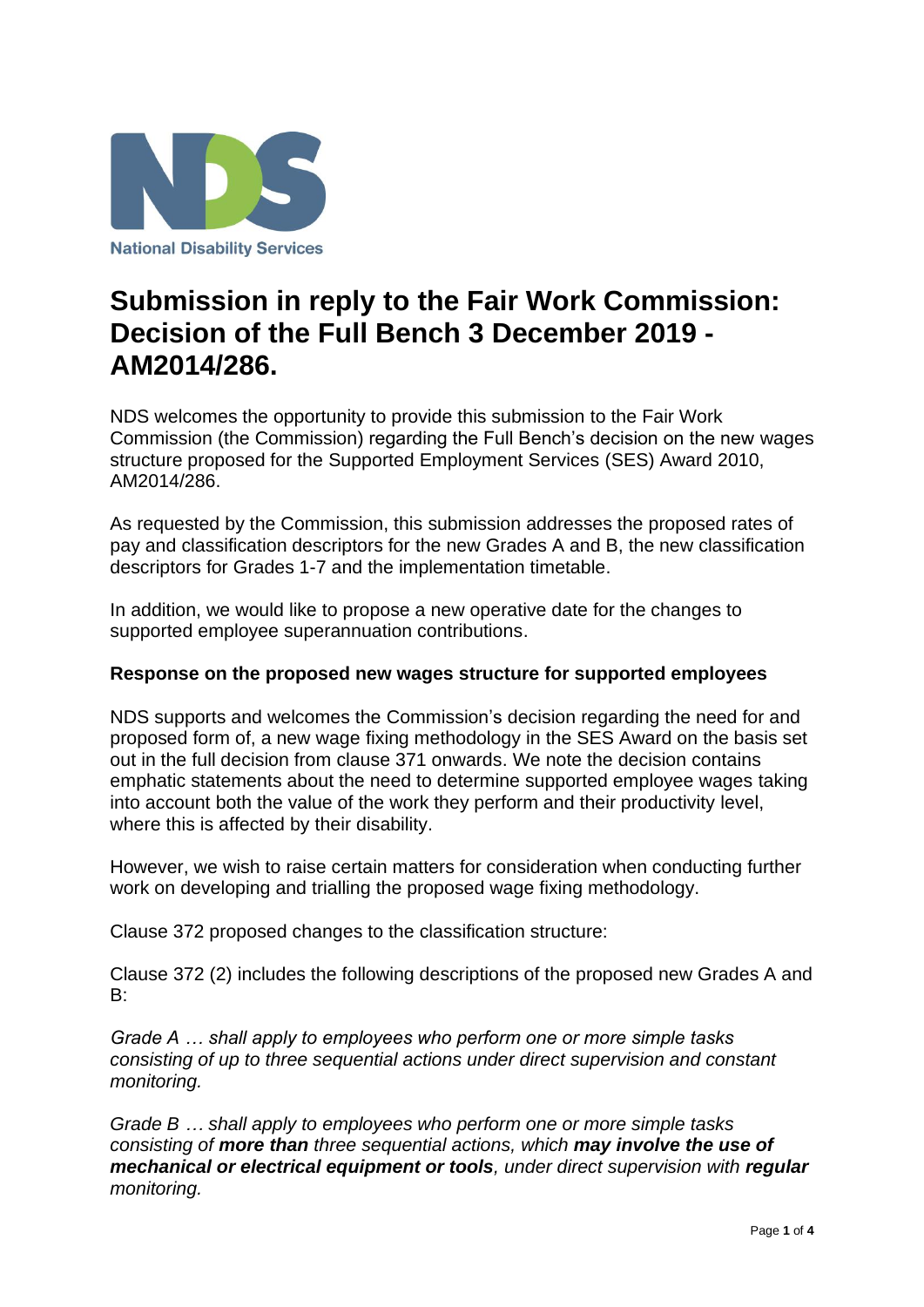The differences between Grades A and B include the number of sequential actions specified, the complexity of tasks performed, the use of mechanical or electrical equipment or tools and the level of monitoring.

NDS notes the inclusion of the concept of "sequential actions" in the description of the duties performed in the new classification Grades A and B.

NDS members have informed us that a significant proportion of simple tasks (that constitute a job) have more than three sequential actions and in some examples, significantly more than that number.

We request that the Commission provides further quidance by defining "sequential actions" as used in the descriptions of Grades A and B. Following provision of the definition, NDS may request an increase in the maximum number of sequential actions identified in Grade A.

The reference to the use of mechanical or electrical equipment or tools as specified in Grade B, appears to be too broad. An employee performing duties under Grade A may currently undertake an activity that supports or results in the use of mechanical or electrical equipment or tools, while in no way being in control of or operating those devices. Consequently, we would recommend that the description of Grade B in Schedule B – Classifications, be changed to the following:

*Employees at this grade will perform a simple tasks or tasks consisting of more than three sequential actions, which may involve the operation or control of mechanical or electrical equipment or tools, under direct supervision and with regular monitoring.*

Clause 373 – suggested wording for classification grades on work value and relevant industry Awards:

This clause addresses how to ensure that Grades A-B and 1-7 "provide a classification structure which accommodates in a comprehensive way the jobs which the evidence shows actually exist in the Disability Enterprise sector and properly reflects their work value". NDS agrees that the classification descriptors for the existing Grades 1-7 should be modified to express generic indicators of work value and that the current lists of indicative tasks should be removed.

We would recommend that a statement such as the one below be included in the relevant Grades in the classification structure so as to allow alignment to other relevant industry Awards while avoiding the need to identify them. For example, for Grade 2, we would suggest:

*Employees at this grade will perform a basic task or tasks in accordance with defined procedures under direct supervision. Such employees will understand and undertake basic quality control/assurance procedures including the ability to recognise basic quality deviations/faults. This may include the performance of work included in classifications in other, relevant industry Awards and where those Awards provide proper guidance as to the work intended to be undertaken at each classification level.*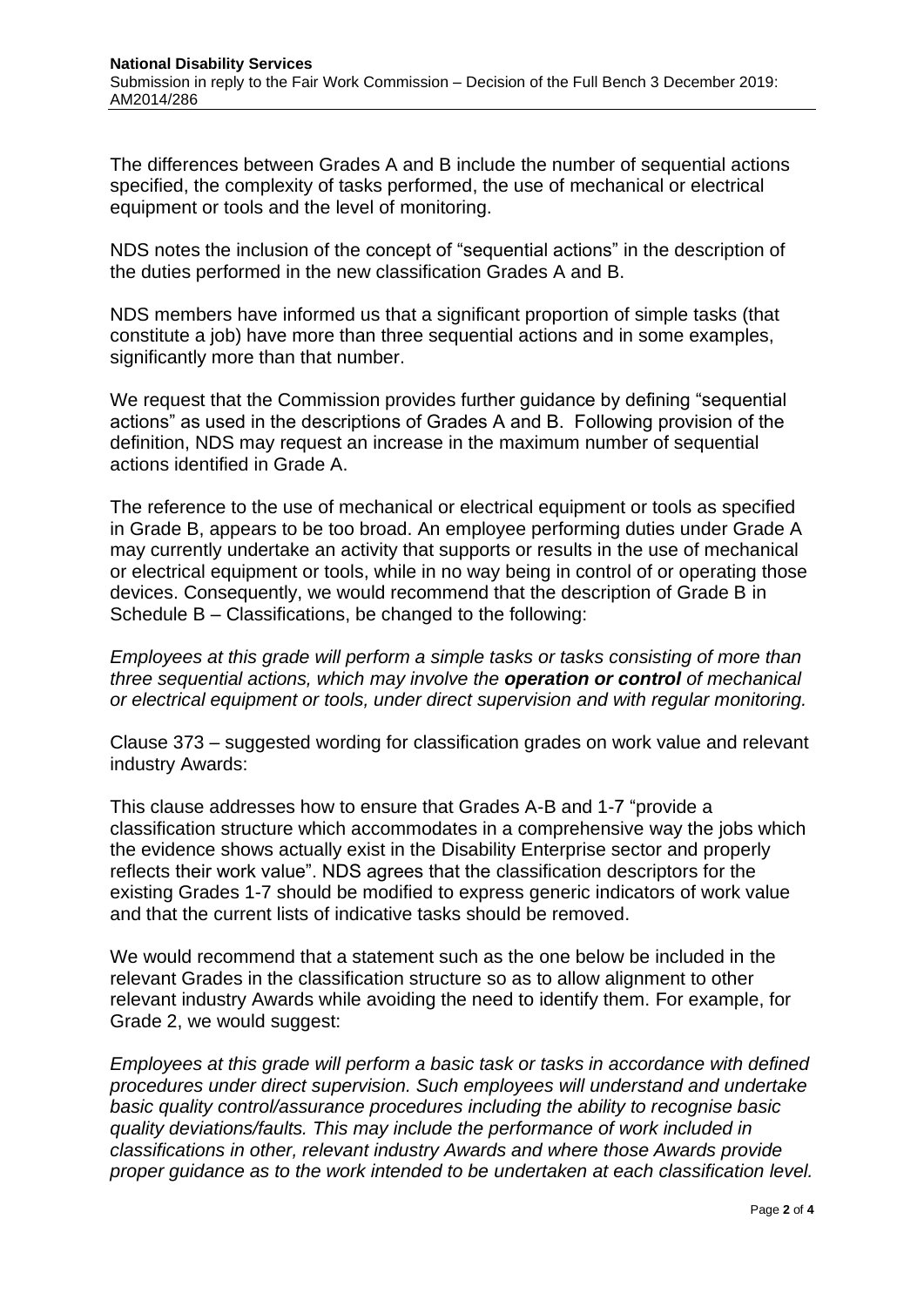Clause 376 – conduct of the trial of the proposed wage fixing methodology:

The Commission specifies that it is vital the new wages structure be trialled by a number of representative Disability Enterprises to ascertain cost impacts before it is implemented. NDS is keen to engage its membership in the trial and will work with the Commonwealth and the Commission to ensure a representative sample of Disability Enterprises is engaged in the course of the trial.

In addition, NDS recommends that the trial revisits the application of productive output assessments of employees with disability in production line and group settings. This will support the development and incorporation of a methodology that ensures equitable wage rates are determined for employees working in those settings.

In order to ensure that the implementation of the new wages structure is not rushed and to ensure that feedback from interested parties can be adequately considered, NDS recommends that the trial be run from 1 May 2020 to 31 July 2020.

Identification of a minimum hourly rate in the new Schedule D – Supported Wage System:

NDS notes that the new Schedule D on Supported wage rates identifies a minimum hourly wage rate of \$3.00 in clause D4.1 (b). Given the new hourly minimum wage rate of \$3.50 specified in the full decision at paragraph 374 (4) we assume that the rate identified in clause D4.1 (b) of the new Schedule D is an error.

### **Timetable for introduction of changes to supported employee superannuation provisions in the SES Award**

NDS notes the Commission has granted the claim seeking an increase to supported employee superannuation contributions. The new provision will amend the contribution rate from 3% of an employee's earnings or \$6 per week (whichever is greater) to 9.5% or \$15 per week (whichever is greater). The increase will take effect in full from 1 October 2020. The new provision continues to identify an earnings threshold of \$450 per month as below:

#### *19.5 Employees with disabilities*

*Where an employee with a disability is being paid less than \$450 per month in accordance with clause 14.4, contributions for such employees will be either 9.5% of their ordinary time earnings or \$15.00 per week whichever is the greater.*

NDS is concerned that retention of the threshold in the new clause produces anomalous outcomes for supported employees based on their monthly earnings. For example, the effect of the new clause would be as follows (assuming there are only four weeks' wages paid in most months over a year):

• An employee wage of \$112 per week – superannuation contributions are \$15 pw (this employee would be generally earning \$448 per month)